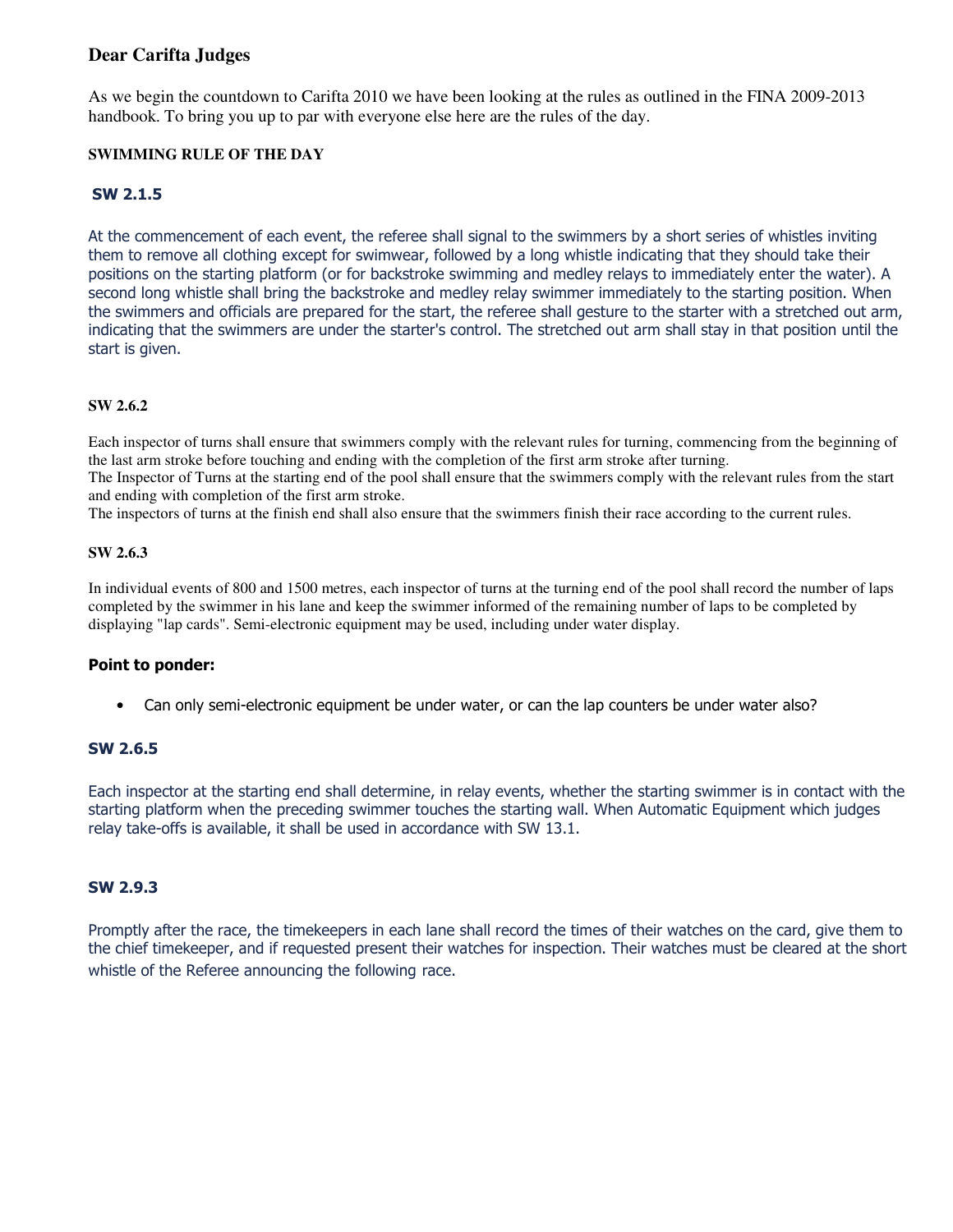# **HEATS** SW 3.2.3

In the event that swimmers from the same or different heats have equal times registered to 1/100 second for either the eighth/tenth place or sixteenth/twentieth place depending on the use of 8 or 10 lanes, there shall be a swim-off to determine which swimmer shall advance to the appropriate finals. Such swim-off shall take place not less than one hour after all involved swimmers have completed their heats. Another swim-off shall take place if equal times are registered again. If required, a swim off will take place to determine 1st and 2nd reserve if equal times are recorded.

# SW 4.1

The start in Freestyle, Breaststroke, Butterfly and Individual Medley races shall be with a dive. On the long whistle (SW 2.1.5) from the referee the swimmers shall step onto the starting platform and remain there. On the starter's command "take your marks", they shall immediately take up a starting position with at least one foot at the front of the starting platforms. The position of the hands is not relevant. When all swimmers are stationary, the starter shall give the starting signal.

#### **Backstroke**

#### **SW 6.3**

Some part of the swimmer must break the surface of the water throughout the race. It is permissible for the swimmer to be completely submerged during the turn, at the finish and for a distance of not more than 15 metres after the start and each turn. By that point the head must have broken the surface.

# Now break it down:

Some part of the swimmer must break the surface of the water throughout the race.

- It is permissible for the swimmer to be completely submerged during the turn.
- It is permissible for the swimmer to be completely submerged at the finish.
- It is permissible for the swimmer to be completely submerged for a distance of not more than 15 metres after the start. By that point the head must have broken the surface.
- It is permissible for the swimmer to be completely submerged for a distance of not more than 15 metres after each turn. By that point the head must have broken the surface.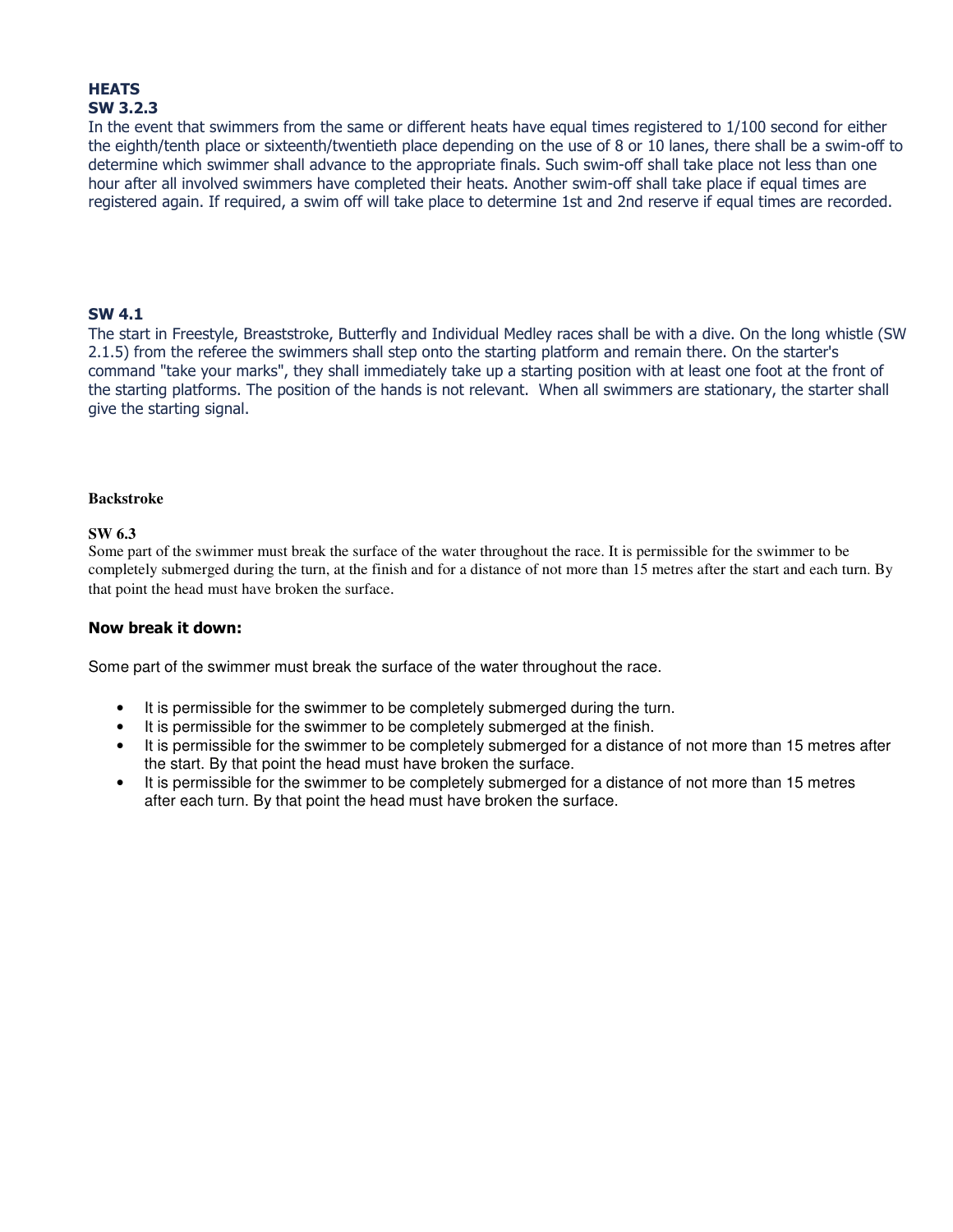# **Breaststroke**

### SW 7.1

**After the start and after each turn, the swimmer may take one arm stroke completely back to the legs during which the swimmer may be submerged. A single butterfly kick is permitted during the first arm stroke, followed by a breaststroke kick**.

# SW 7.2

From the beginning of the first arm stroke after the start and after each turn, the body shall be on the breast. It is not permitted to roll onto the back at any time. From the start and throughout the race the stroke cycle must be one arm stroke and one leg kick in that order. All movements of the arms shall be simultaneous and on the same horizontal plane without alternating movement.

# SW 7.3

The hands shall be pushed forward together from the breast on, under, or over the water. The elbows shall be under water except for the final stroke before the turn, during the turn and for the final stroke at the finish. The hands shall be brought back on or under the surface of the water. The hands shall not be brought back beyond the hip line, except during the first stroke after the start and each turn.

### Now break it down:

The hands shall be pushed forward together from the breast on, under, or over the water. The elbows shall be under water

- except for the final stroke before the turn
- except during the turn
- except for the final stroke at the finish

The hands shall be brought back on or under the surface of the water. The hands shall not be brought back beyond the hip line

- except during the first stroke after the start
- except during the first stroke after each turn.

#### SW 7.4

During each complete cycle, some part of the swimmer's head must break the surface of the water. The head must break the surface of the water before the hands turn inward at the widest part of the second stroke. All movements of the legs shall be simultaneous and on the same horizontal plane without alternating movement.

#### This is the tricky part:

• The head must break the surface of the water before the hands turn inward at the widest part of the second stroke.

# SW 7.5

The feet must be turned outwards during the propulsive part of the kick. A scissors, flutter or downward butterfly kick is not permitted except as in SW 7.1. Breaking the surface of the water with the feet is allowed unless followed by a downward butterfly kick.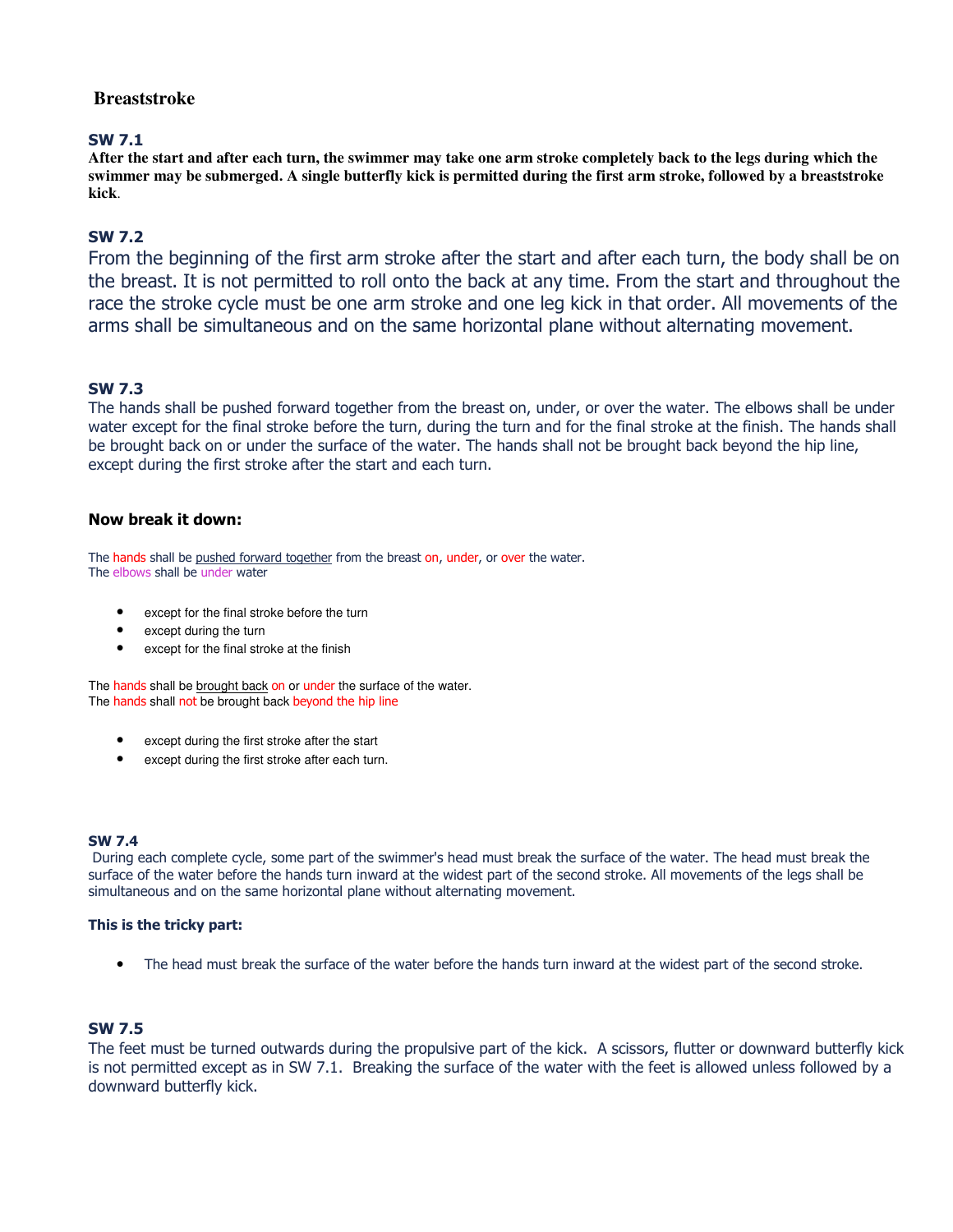# **Butterfly**

# SW 8.2

Both arms shall be brought forward together over the water and brought backward simultaneously through-out the race, subject to SW 8.5.

## **SW 8.3**

All up and down movements of the legs must be simultaneous. The legs or the feet need not be on the same level, but they shall not alternate in relation to each other. A breaststroke kicking movement is not permitted.

### Now break it down:

All up and down movements of the legs must be simultaneous.

• Simultaneous = happening at the same time (Oxford Dictionary)

The legs or the feet need not be on the same level, but they shall not alternate in relation to each other.

• Alternate = happening one after the other, reversing position at intervals (Oxford Dictionary)

A breaststroke kicking movement is not permitted.

### SWIMWEAR

#### **BL 8.3**

From January 1, 2010 swimwear for men shall not extend above the navel nor below the knee, and for women, shall not cover the neck, extend past the shoulder, nor shall extend below the knee. All swimsuits shall be made from textile materials.

#### Note:

- $\bullet$  textile = cloth or fabric (Oxford Dictionary)
- plastic, metal, and other materials used to make zips do not meet this requirement

#### SW 8.5

At the start and at turns, a swimmer is permitted one or more leg kicks and one arm pull under the water, which must bring him to the surface. It shall be permissible for a swimmer to be completely submerged for a distance of not more than 15 metres after the start and after each turn. By that point, the head must have broken the surface. The swimmer must remain on the surface until the next turn or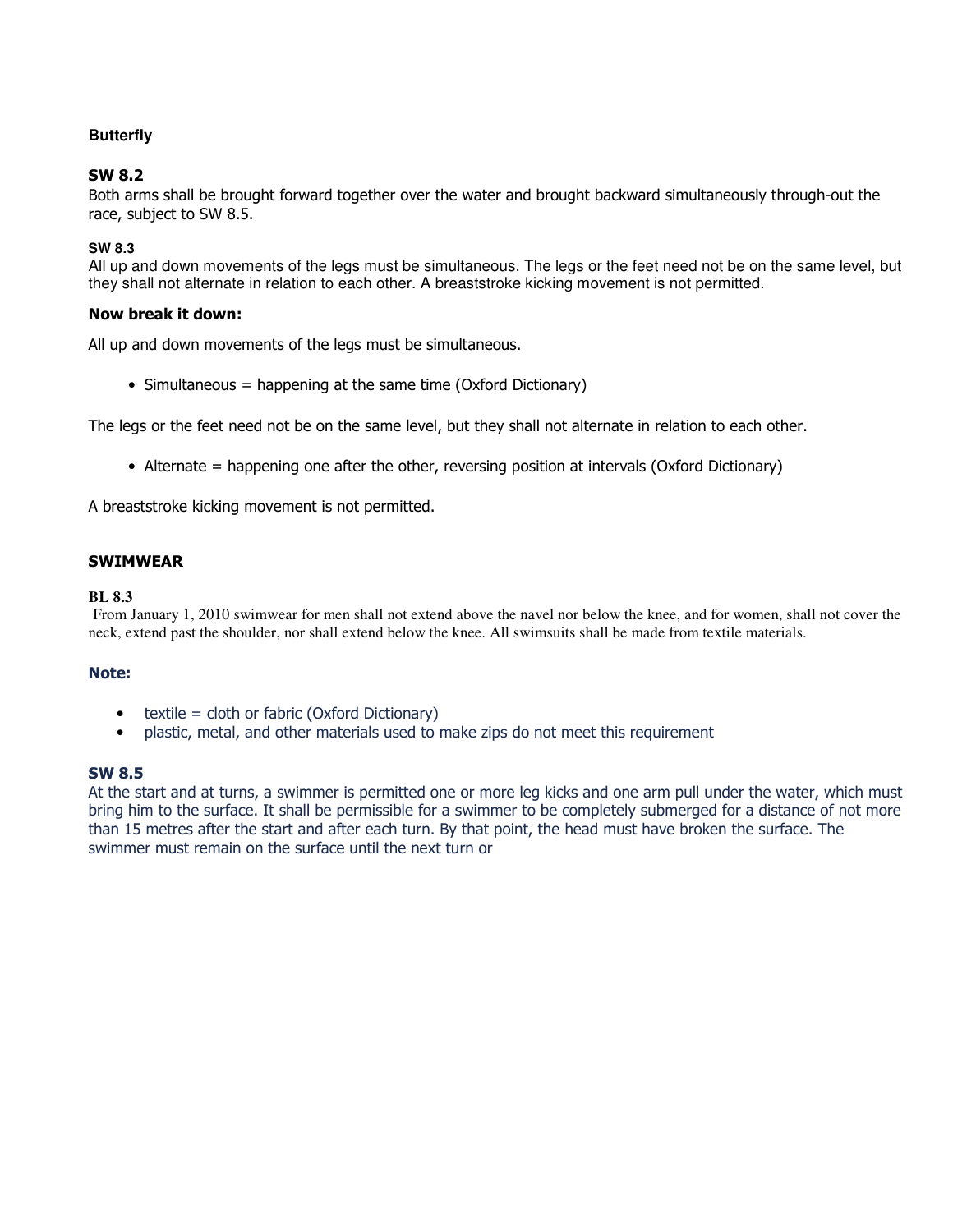# **The Race**

SW 10.3

The swimmer must remain and finish the race in the same lane in which he/she started.

#### Now break it down:

- The swimmer must remain in the same lane in which he/she started.
- The swimmer must finish the race in the same lane in which he/she started.

#### **SW 10.4**

 In all events, a swimmer when turning shall make physical contact with the end of the pool or course. The turn must be made from the wall, and it is not permitted to take a stride or step from the bottom of the pool.

#### Point to ponder:

• Can the swimmer stand in events other than freestyle?

#### SW 10.9

Any swimmer not entered in a race, who enters the water in which an event is being conducted before all swimmers therein have completed the race, shall be disqualified from his next scheduled race in the meet.

### SW 10.12

Any relay team shall be disqualified from a race if a team member, other than the swimmer designated to swim that length, enters the water when the race is being conducted, before all swimmers of all teams have finished the race.

#### SW 10.14

Any swimmer having finished his race, or his distance in a relay event, must leave the pool as soon as possible without obstructing any other swimmer who has not yet finished his race. Otherwise the swimmer committing the fault, or his relay team, shall be disqualified.

### Points to ponder:

Why do we ask swimmers to stay in the water until the race is finished? Why do we stop swimmers who attempt to exit the pool immediately after they finish?